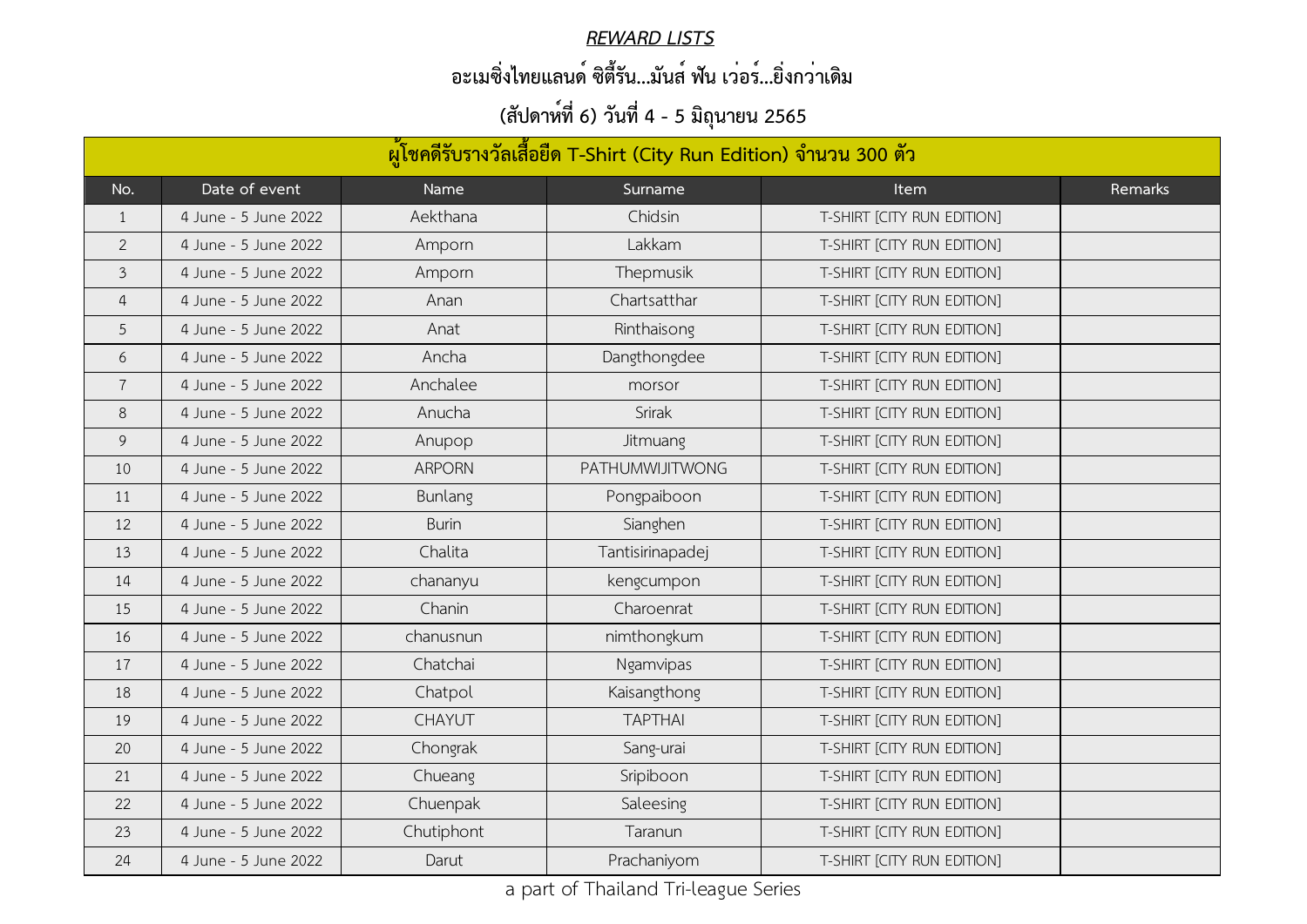#### *REWARD LISTS*

## **อะเมซิ่งไทยแลนด์ ซิตี้รัน...มันส์ ฟัน เว่อร์...ยิ่งกว่าเดิม**

| ผู้โชคดีรับรางวัลเสื้อยืด T-Shirt (City Run Edition) จำนวน 300 ตัว |                      |                 |                   |                            |         |  |
|--------------------------------------------------------------------|----------------------|-----------------|-------------------|----------------------------|---------|--|
| No.                                                                | Date of event        | Name            | Surname           | <b>Item</b>                | Remarks |  |
| 25                                                                 | 4 June - 5 June 2022 | Deephrom        | Weeramethachai    | T-SHIRT [CITY RUN EDITION] |         |  |
| 26                                                                 | 4 June - 5 June 2022 | Jidapa          | Arjhansiri        | T-SHIRT [CITY RUN EDITION] |         |  |
| 27                                                                 | 4 June - 5 June 2022 | Jularuck        | Lompaiboon        | T-SHIRT [CITY RUN EDITION] |         |  |
| 28                                                                 | 4 June - 5 June 2022 | Kanokporn       | Pothisamutyothin  | T-SHIRT [CITY RUN EDITION] |         |  |
| 29                                                                 | 4 June - 5 June 2022 | Kittisak        | Manop             | T-SHIRT [CITY RUN EDITION] |         |  |
| 30                                                                 | 4 June - 5 June 2022 | Kobsak          | Udomdej           | T-SHIRT [CITY RUN EDITION] |         |  |
| 31                                                                 | 4 June - 5 June 2022 | Manoj           | Lohatepanont      | T-SHIRT [CITY RUN EDITION] |         |  |
| 32                                                                 | 4 June - 5 June 2022 | Namthip         | Osathanon         | T-SHIRT [CITY RUN EDITION] |         |  |
| 33                                                                 | 4 June - 5 June 2022 | Nathakorn       | Jaroonroj         | T-SHIRT [CITY RUN EDITION] |         |  |
| 34                                                                 | 4 June - 5 June 2022 | <b>NATTAPON</b> | <b>SUDSANGUAN</b> | T-SHIRT [CITY RUN EDITION] |         |  |
| 35                                                                 | 4 June - 5 June 2022 | Natthikorn      | Chaimooltan       | T-SHIRT [CITY RUN EDITION] |         |  |
| 36                                                                 | 4 June - 5 June 2022 | Nitipat         | Saengdaochai      | T-SHIRT [CITY RUN EDITION] |         |  |
| 37                                                                 | 4 June - 5 June 2022 | Noppharat       | Thaonoi           | T-SHIRT [CITY RUN EDITION] |         |  |
| 38                                                                 | 4 June - 5 June 2022 | Nucharee        | Tongkaew          | T-SHIRT [CITY RUN EDITION] |         |  |
| 39                                                                 | 4 June - 5 June 2022 | panida          | gullapat          | T-SHIRT [CITY RUN EDITION] |         |  |
| 40                                                                 | 4 June - 5 June 2022 | Passaphon       | Eakkantawut       | T-SHIRT [CITY RUN EDITION] |         |  |
| 41                                                                 | 4 June - 5 June 2022 | Patcharatwadee  | Sasisuwan         | T-SHIRT [CITY RUN EDITION] |         |  |
| 42                                                                 | 4 June - 5 June 2022 | Peerayut        | Boonyong          | T-SHIRT [CITY RUN EDITION] |         |  |
| 43                                                                 | 4 June - 5 June 2022 | Phattharawut    | Internet          | T-SHIRT [CITY RUN EDITION] |         |  |
| 44                                                                 | 4 June - 5 June 2022 | Phijita         | <b>Ngamsuay</b>   | T-SHIRT [CITY RUN EDITION] |         |  |
| 45                                                                 | 4 June - 5 June 2022 | Pichet          | Piboonwattanawong | T-SHIRT [CITY RUN EDITION] |         |  |
| 46                                                                 | 4 June - 5 June 2022 | Pilaiporn       | Mala              | T-SHIRT [CITY RUN EDITION] |         |  |
| 47                                                                 | 4 June - 5 June 2022 | Pornchai        | Jitmonmana        | T-SHIRT [CITY RUN EDITION] |         |  |
| 48                                                                 | 4 June - 5 June 2022 | Prachum         | Kumthaveewut      | T-SHIRT [CITY RUN EDITION] |         |  |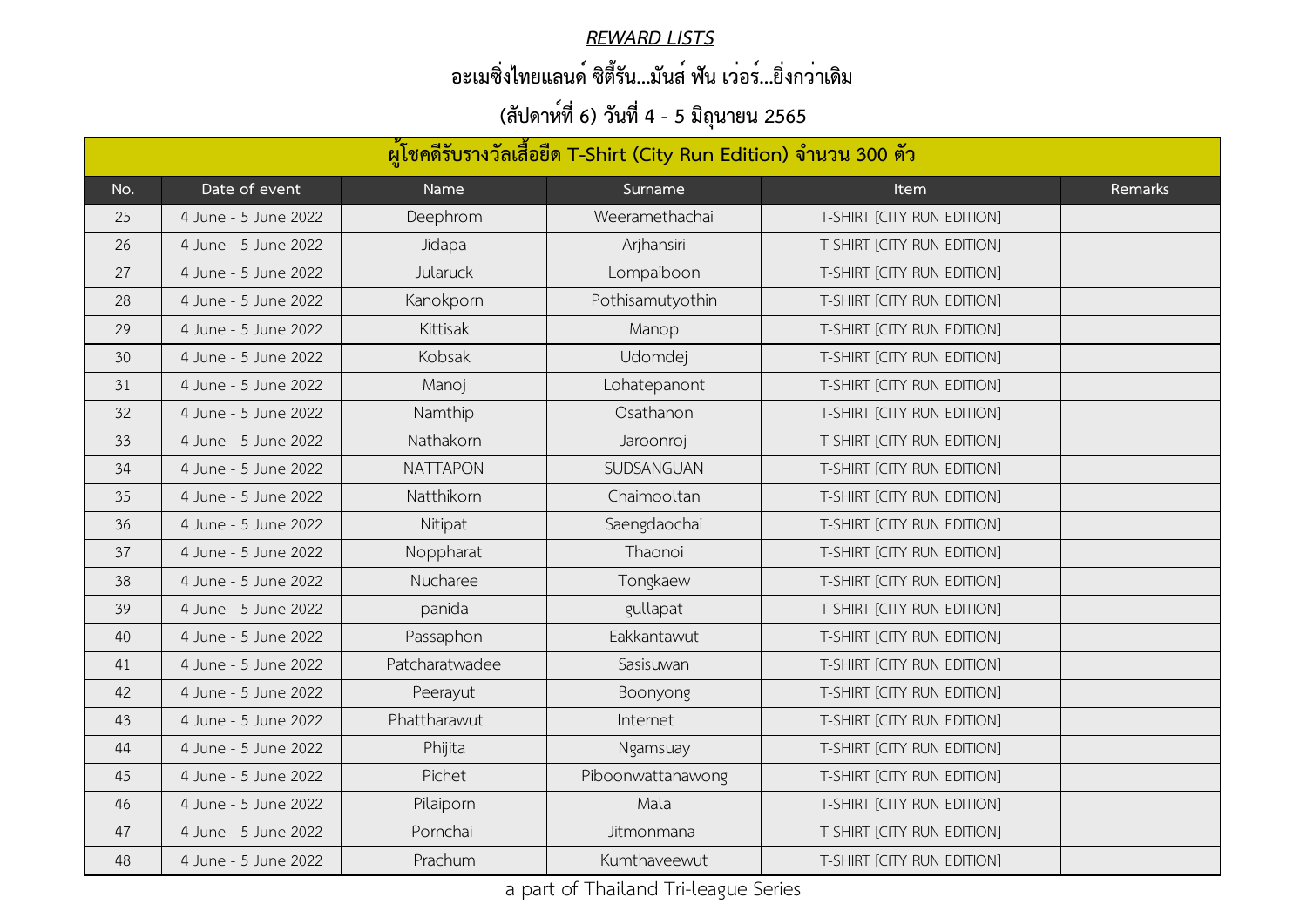#### *REWARD LISTS*

## **อะเมซิ่งไทยแลนด์ ซิตี้รัน...มันส์ ฟัน เว่อร์...ยิ่งกว่าเดิม**

| ผู้โชคดีรับรางวัลเสื้อยืด T-Shirt (City Run Edition) จำนวน 300 ตัว |                      |                 |                   |                            |         |  |  |
|--------------------------------------------------------------------|----------------------|-----------------|-------------------|----------------------------|---------|--|--|
| No.                                                                | Date of event        | Name            | Surname           | <b>Item</b>                | Remarks |  |  |
| 49                                                                 | 4 June - 5 June 2022 | prasert         | saowan            | T-SHIRT [CITY RUN EDITION] |         |  |  |
| 50                                                                 | 4 June - 5 June 2022 | Prawit          | Boonnithipaisit   | T-SHIRT [CITY RUN EDITION] |         |  |  |
| 51                                                                 | 4 June - 5 June 2022 | Preecha         | Sungsuwon         | T-SHIRT [CITY RUN EDITION] |         |  |  |
| 52                                                                 | 4 June - 5 June 2022 | Ratchanee       | Laosuangkoon      | T-SHIRT [CITY RUN EDITION] |         |  |  |
| 53                                                                 | 4 June - 5 June 2022 | Rojjana         | Deetho            | T-SHIRT [CITY RUN EDITION] |         |  |  |
| 54                                                                 | 4 June - 5 June 2022 | Sainampueng     | Suwansin          | T-SHIRT [CITY RUN EDITION] |         |  |  |
| 55                                                                 | 4 June - 5 June 2022 | Sawan           | Khwanjaipanich    | T-SHIRT [CITY RUN EDITION] |         |  |  |
| 56                                                                 | 4 June - 5 June 2022 | <b>SAWITREE</b> | <b>MOTHAISONG</b> | T-SHIRT [CITY RUN EDITION] |         |  |  |
| 57                                                                 | 4 June - 5 June 2022 | Siam            | Tiyaphoom         | T-SHIRT [CITY RUN EDITION] |         |  |  |
| 58                                                                 | 4 June - 5 June 2022 | Siriporn        | Sripiboon         | T-SHIRT [CITY RUN EDITION] |         |  |  |
| 59                                                                 | 4 June - 5 June 2022 | <b>SOMYIM</b>   | <b>KONGANAN</b>   | T-SHIRT [CITY RUN EDITION] |         |  |  |
| 60                                                                 | 4 June - 5 June 2022 | soonthree       | Nimitpornchai     | T-SHIRT [CITY RUN EDITION] |         |  |  |
| 61                                                                 | 4 June - 5 June 2022 | suchittra       | sirisoonthorn     | T-SHIRT [CITY RUN EDITION] |         |  |  |
| 62                                                                 | 4 June - 5 June 2022 | Suksri          | Saetang           | T-SHIRT [CITY RUN EDITION] |         |  |  |
| 63                                                                 | 4 June - 5 June 2022 | Sumonthip       | Kaewsansana       | T-SHIRT [CITY RUN EDITION] |         |  |  |
| 64                                                                 | 4 June - 5 June 2022 | Supachoke       | Wattanasin        | T-SHIRT [CITY RUN EDITION] |         |  |  |
| 65                                                                 | 4 June - 5 June 2022 | Surapong        | Inthanaphichit    | T-SHIRT [CITY RUN EDITION] |         |  |  |
| 66                                                                 | 4 June - 5 June 2022 | Surasak         | Jitnukul          | T-SHIRT [CITY RUN EDITION] |         |  |  |
| 67                                                                 | 4 June - 5 June 2022 | Tanus           | Ekthamwongsa      | T-SHIRT [CITY RUN EDITION] |         |  |  |
| 68                                                                 | 4 June - 5 June 2022 | Tapanee         | Treeratanaporn    | T-SHIRT [CITY RUN EDITION] |         |  |  |
| 69                                                                 | 4 June - 5 June 2022 | Tatchaneekorn   | Thongdee          | T-SHIRT [CITY RUN EDITION] |         |  |  |
| 70                                                                 | 4 June - 5 June 2022 | Taveesak        | Sae-Jew           | T-SHIRT [CITY RUN EDITION] |         |  |  |
| 71                                                                 | 4 June - 5 June 2022 | Taveewat        | Tangjaidee        | T-SHIRT [CITY RUN EDITION] |         |  |  |
| 72                                                                 | 4 June - 5 June 2022 | Teppharit       | Piyawong          | T-SHIRT [CITY RUN EDITION] |         |  |  |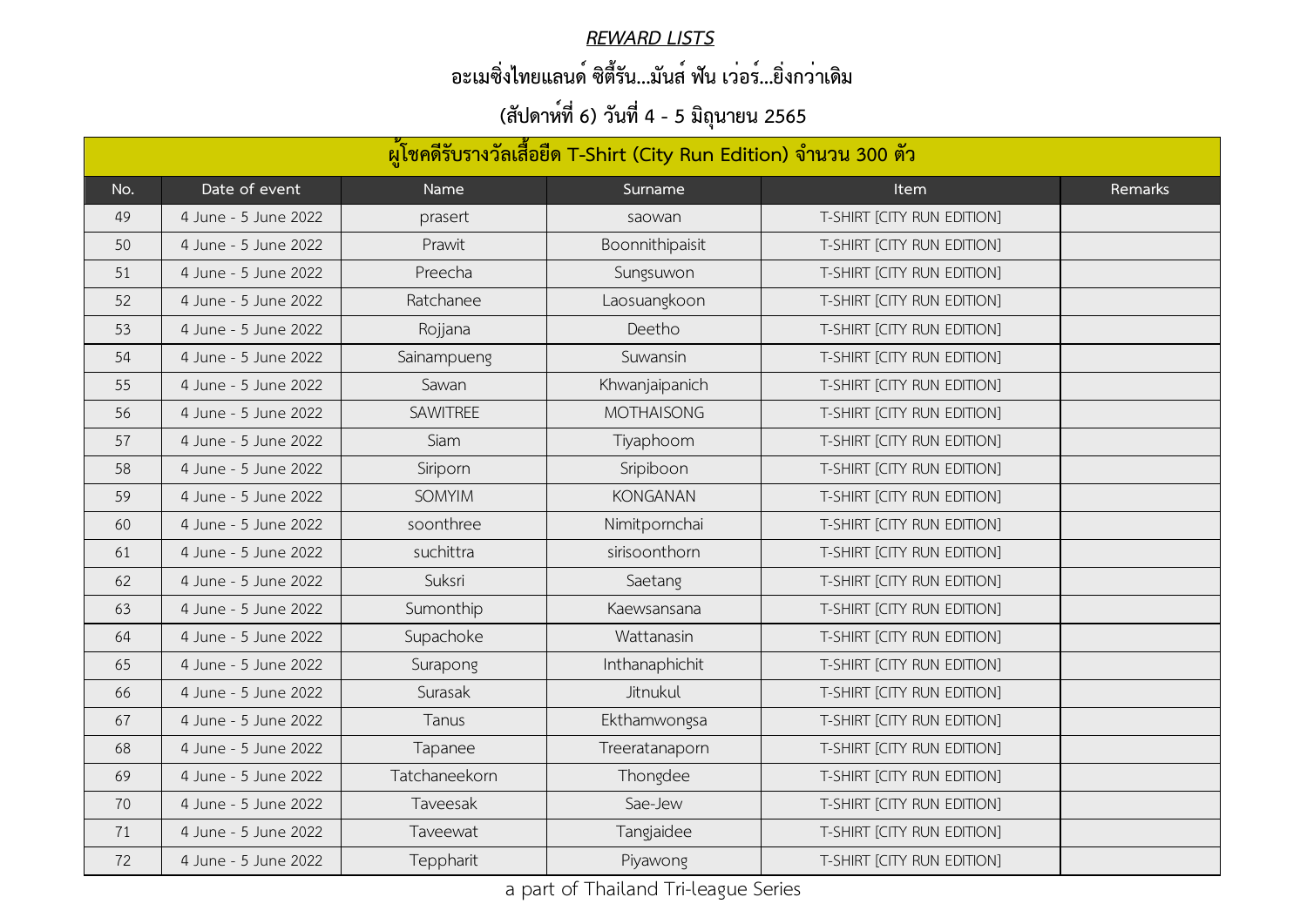#### *REWARD LISTS*

## **อะเมซิ่งไทยแลนด์ ซิตี้รัน...มันส์ ฟัน เว่อร์...ยิ่งกว่าเดิม**

| ้ผู้โชคดีรับรางวัลเสื้อยืด T-Shirt (City Run Edition) จำนวน 300 ตัว |                      |                  |                  |                            |         |  |
|---------------------------------------------------------------------|----------------------|------------------|------------------|----------------------------|---------|--|
| No.                                                                 | Date of event        | Name             | Surname          | <b>Item</b>                | Remarks |  |
| 73                                                                  | 4 June - 5 June 2022 | Thamathada       | Suansan          | T-SHIRT [CITY RUN EDITION] |         |  |
| 74                                                                  | 4 June - 5 June 2022 | thanaphon        | Rujipairoj       | T-SHIRT [CITY RUN EDITION] |         |  |
| 75                                                                  | 4 June - 5 June 2022 | <b>THANASIT</b>  | RATCHASINGH      | T-SHIRT [CITY RUN EDITION] |         |  |
| 76                                                                  | 4 June - 5 June 2022 | Thanikarn        | Thamneam         | T-SHIRT [CITY RUN EDITION] |         |  |
| 77                                                                  | 4 June - 5 June 2022 | Theetouch        | Leecharoen       | T-SHIRT [CITY RUN EDITION] |         |  |
| 78                                                                  | 4 June - 5 June 2022 | Thitinun         | Karpkird         | T-SHIRT [CITY RUN EDITION] |         |  |
| 79                                                                  | 4 June - 5 June 2022 | Thitiphong       | Meenayothin      | T-SHIRT [CITY RUN EDITION] |         |  |
| 80                                                                  | 4 June - 5 June 2022 | Thitiwat         | Rungsarityotin   | T-SHIRT [CITY RUN EDITION] |         |  |
| 81                                                                  | 4 June - 5 June 2022 | Tinnakorn        | Takananan        | T-SHIRT [CITY RUN EDITION] |         |  |
| 82                                                                  | 4 June - 5 June 2022 | Trairat          | Tungpittayawet   | T-SHIRT [CITY RUN EDITION] |         |  |
| 83                                                                  | 4 June - 5 June 2022 | Tunsamorn        | Uppapakdee       | T-SHIRT [CITY RUN EDITION] |         |  |
| 84                                                                  | 4 June - 5 June 2022 | <b>Umporn</b>    | <b>Tosirisuk</b> | T-SHIRT [CITY RUN EDITION] |         |  |
| 85                                                                  | 4 June - 5 June 2022 | Usarat           | Ratanakamnuan    | T-SHIRT [CITY RUN EDITION] |         |  |
| 86                                                                  | 4 June - 5 June 2022 | Uthoomporn       | Ngarmprasit      | T-SHIRT [CITY RUN EDITION] |         |  |
| 87                                                                  | 4 June - 5 June 2022 | <b>UTOOMPORN</b> | <b>KANTAPAN</b>  | T-SHIRT [CITY RUN EDITION] |         |  |
| 88                                                                  | 4 June - 5 June 2022 | Vaibhav          | Upadhyay         | T-SHIRT [CITY RUN EDITION] |         |  |
| 89                                                                  | 4 June - 5 June 2022 | Varaporn         | Chianman         | T-SHIRT [CITY RUN EDITION] |         |  |
| 90                                                                  | 4 June - 5 June 2022 | Vassaphorn       | Supphatchai      | T-SHIRT [CITY RUN EDITION] |         |  |
| 91                                                                  | 4 June - 5 June 2022 | Viaa             | Chompoodeang     | T-SHIRT [CITY RUN EDITION] |         |  |
| 92                                                                  | 4 June - 5 June 2022 | Voraphan         | Jubjit           | T-SHIRT [CITY RUN EDITION] |         |  |
| 93                                                                  | 4 June - 5 June 2022 | Wannaporn        | Apaiyakul        | T-SHIRT [CITY RUN EDITION] |         |  |
| 94                                                                  | 4 June - 5 June 2022 | Wannawit         | Taemthong        | T-SHIRT [CITY RUN EDITION] |         |  |
| 95                                                                  | 4 June - 5 June 2022 | Wannisa          | Kulthararat      | T-SHIRT [CITY RUN EDITION] |         |  |
| 96                                                                  | 4 June - 5 June 2022 | Waraporn         | Parasuk          | T-SHIRT [CITY RUN EDITION] |         |  |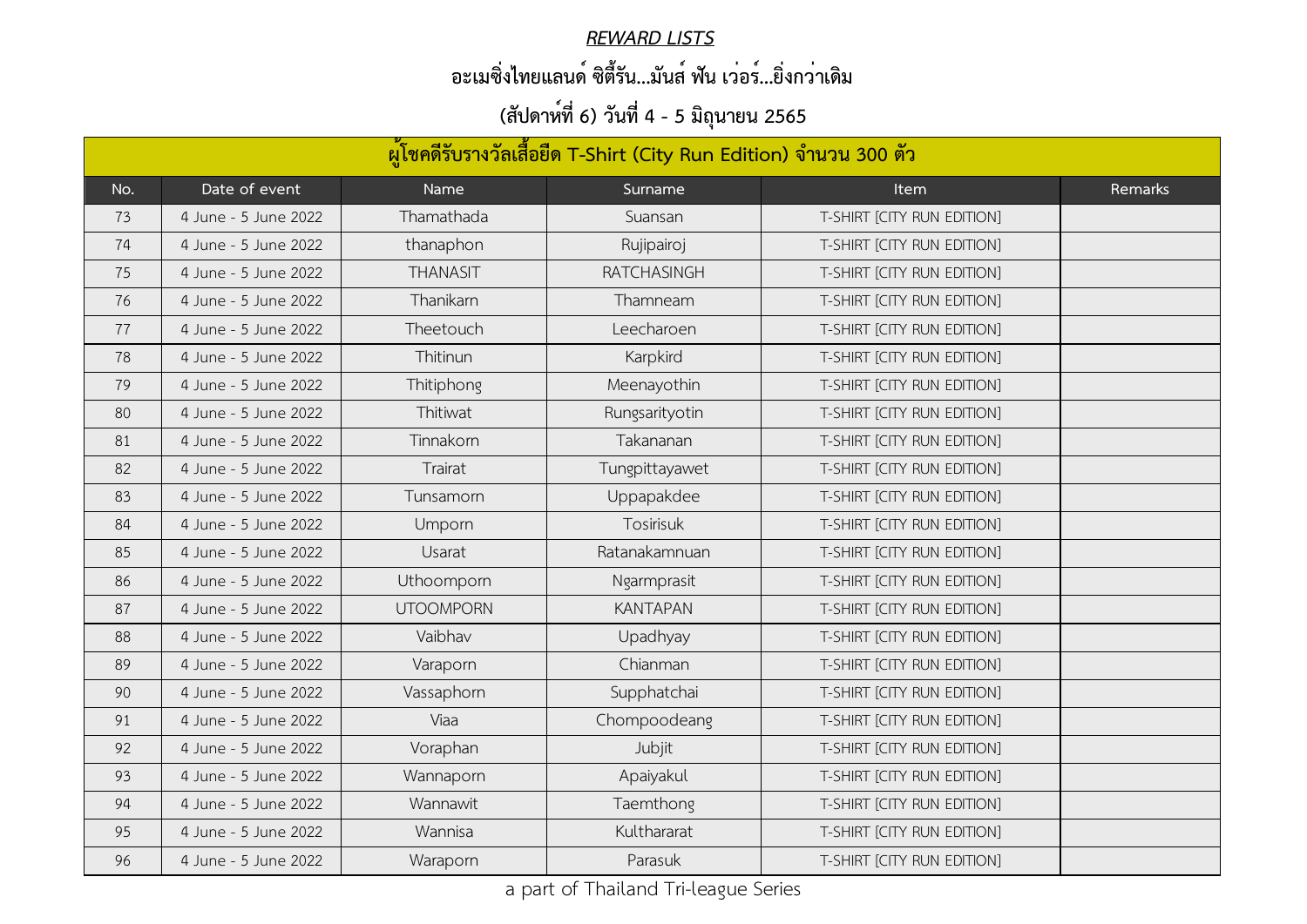#### *REWARD LISTS*

## **อะเมซิ่งไทยแลนด์ ซิตี้รัน...มันส์ ฟัน เว่อร์...ยิ่งกว่าเดิม**

| ้ผู้โชคดีรับรางวัลเสื้อยืด T-Shirt (City Run Edition) จำนวน 300 ตัว |                      |                  |                          |                            |         |  |  |
|---------------------------------------------------------------------|----------------------|------------------|--------------------------|----------------------------|---------|--|--|
| No.                                                                 | Date of event        | Name             | Surname                  | <b>Item</b>                | Remarks |  |  |
| 97                                                                  | 4 June - 5 June 2022 | warittha         | chutinop                 | T-SHIRT [CITY RUN EDITION] |         |  |  |
| 98                                                                  | 4 June - 5 June 2022 | Warut            | Meepechdee               | T-SHIRT [CITY RUN EDITION] |         |  |  |
| 99                                                                  | 4 June - 5 June 2022 | Warut            | Thipvisetthum            | T-SHIRT [CITY RUN EDITION] |         |  |  |
| 100                                                                 | 4 June - 5 June 2022 | watcharaphon     | Choenram                 | T-SHIRT [CITY RUN EDITION] |         |  |  |
| 101                                                                 | 4 June - 5 June 2022 | Watcharit        | Meeboonsong              | T-SHIRT [CITY RUN EDITION] |         |  |  |
| 102                                                                 | 4 June - 5 June 2022 | Weeradech        | Setthachatanan           | T-SHIRT [CITY RUN EDITION] |         |  |  |
| 103                                                                 | 4 June - 5 June 2022 | <b>WEERAPHOL</b> | <b>KASAMESOOKPHAISAL</b> | T-SHIRT [CITY RUN EDITION] |         |  |  |
| 104                                                                 | 4 June - 5 June 2022 | Wetchayan        | Panrooptao               | T-SHIRT [CITY RUN EDITION] |         |  |  |
| 105                                                                 | 4 June - 5 June 2022 | Wiboon           | Boonchai                 | T-SHIRT [CITY RUN EDITION] |         |  |  |
| 106                                                                 | 4 June - 5 June 2022 | Wichut           | Khumpetch                | T-SHIRT [CITY RUN EDITION] |         |  |  |
| 107                                                                 | 4 June - 5 June 2022 | Wipa             | Sappakijtipakorn         | T-SHIRT [CITY RUN EDITION] |         |  |  |
| 108                                                                 | 4 June - 5 June 2022 | Wisit            | Waimaitree               | T-SHIRT [CITY RUN EDITION] |         |  |  |
| 109                                                                 | 4 June - 5 June 2022 | Witthaya         | Hankla                   | T-SHIRT [CITY RUN EDITION] |         |  |  |
| 110                                                                 | 4 June - 5 June 2022 | wiyada           | kultusneenart            | T-SHIRT [CITY RUN EDITION] |         |  |  |
| 111                                                                 | 4 June - 5 June 2022 | Worrapol         | Koranuntachai            | T-SHIRT [CITY RUN EDITION] |         |  |  |
| 112                                                                 | 4 June - 5 June 2022 | wudtipong        | chingchun                | T-SHIRT [CITY RUN EDITION] |         |  |  |
| 113                                                                 | 4 June - 5 June 2022 | Wutthiloet       | Suvannason               | T-SHIRT [CITY RUN EDITION] |         |  |  |
| 114                                                                 | 4 June - 5 June 2022 | Yodsapon         | Kangs                    | T-SHIRT [CITY RUN EDITION] |         |  |  |
| 115                                                                 | 4 June - 5 June 2022 | Yong chai        | Boonpung                 | T-SHIRT [CITY RUN EDITION] |         |  |  |
| 116                                                                 | 4 June - 5 June 2022 | Yongyuth         | Ratchanavorawan          | T-SHIRT [CITY RUN EDITION] |         |  |  |
| 117                                                                 | 4 June - 5 June 2022 | กชกร             | ดีศิริ                   | T-SHIRT [CITY RUN EDITION] |         |  |  |
| 118                                                                 | 4 June - 5 June 2022 | กนกพิชญ์         | เขียวอ่อน                | T-SHIRT [CITY RUN EDITION] |         |  |  |
| 119                                                                 | 4 June - 5 June 2022 | ึกมลพร           | เตษยานนท์                | T-SHIRT [CITY RUN EDITION] |         |  |  |
| 120                                                                 | 4 June - 5 June 2022 | กรยุทธ           | ยังจิตรวิทยา             | T-SHIRT [CITY RUN EDITION] |         |  |  |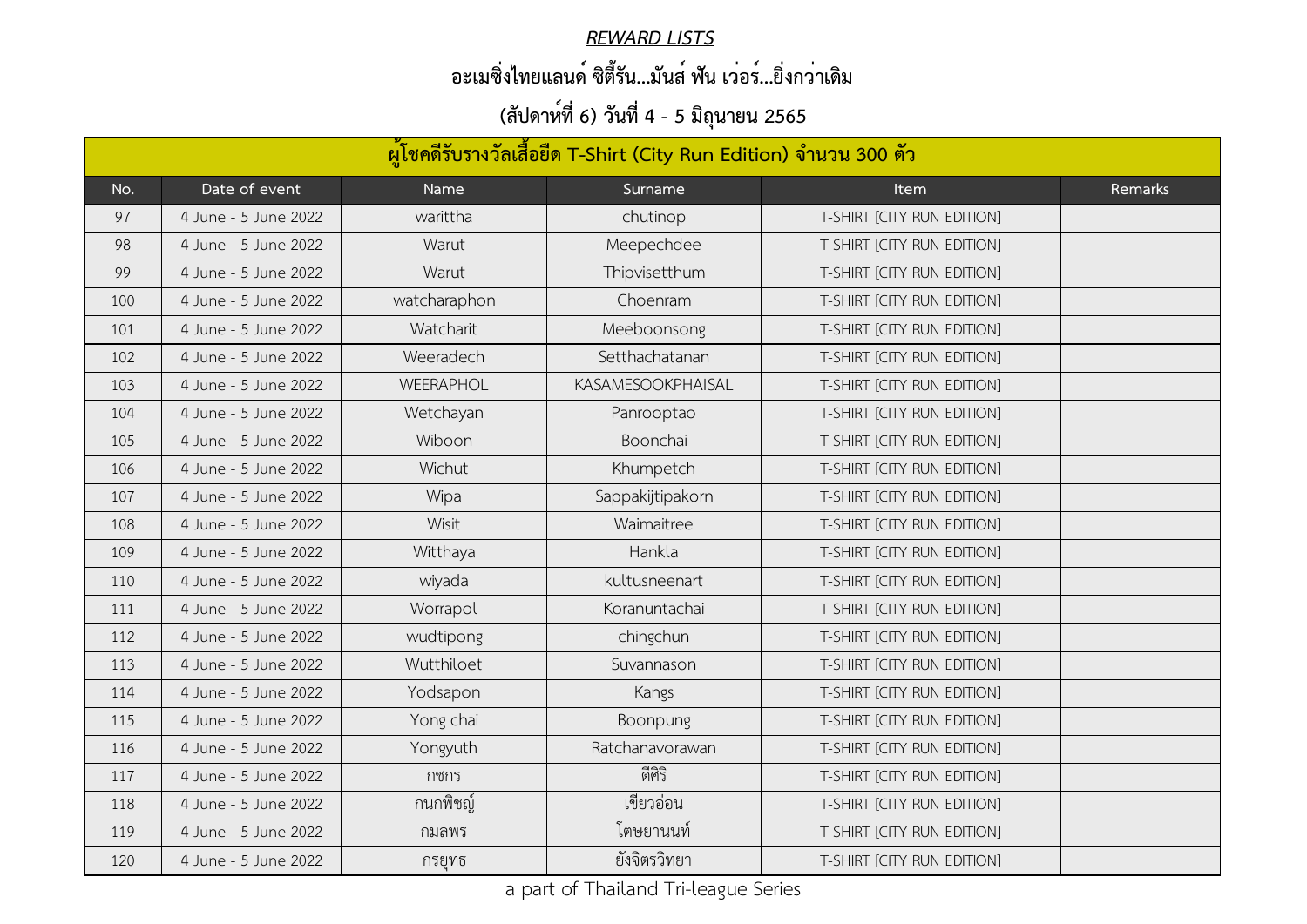#### *REWARD LISTS*

## **อะเมซิ่งไทยแลนด์ ซิตี้รัน...มันส์ ฟัน เว่อร์...ยิ่งกว่าเดิม**

| ้ผู้โชคดีรับรางวัลเสื้อยืด T-Shirt (City Run Edition) จำนวน 300 ตัว |                      |               |                |                            |         |  |  |
|---------------------------------------------------------------------|----------------------|---------------|----------------|----------------------------|---------|--|--|
| No.                                                                 | Date of event        | Name          | Surname        | <b>Item</b>                | Remarks |  |  |
| 121                                                                 | 4 June - 5 June 2022 | ึกฤตวัฒก์     | กระจางจบ       | T-SHIRT [CITY RUN EDITION] |         |  |  |
| 122                                                                 | 4 June - 5 June 2022 | กฤติกา        | ้เต็งตระกูล    | T-SHIRT [CITY RUN EDITION] |         |  |  |
| 123                                                                 | 4 June - 5 June 2022 | กฤษดา         | ชูบัว          | T-SHIRT [CITY RUN EDITION] |         |  |  |
| 124                                                                 | 4 June - 5 June 2022 | กิตตินัทธ์    | ธรรมเนียม      | T-SHIRT [CITY RUN EDITION] |         |  |  |
| 125                                                                 | 4 June - 5 June 2022 | กิติชัย       | แก้วหนูนา      | T-SHIRT [CITY RUN EDITION] |         |  |  |
| 126                                                                 | 4 June - 5 June 2022 | กุลนิษฐา      | ้อินสวัสดิ์    | T-SHIRT [CITY RUN EDITION] |         |  |  |
| 127                                                                 | 4 June - 5 June 2022 | เกรียงศักดิ์  | ดำรักษ์        | T-SHIRT [CITY RUN EDITION] |         |  |  |
| 128                                                                 | 4 June - 5 June 2022 | เกียรติพงษ์   | แซ่ลิม         | T-SHIRT [CITY RUN EDITION] |         |  |  |
| 129                                                                 | 4 June - 5 June 2022 | เกียรติศักดิ์ | ภิระบรรณ์      | T-SHIRT [CITY RUN EDITION] |         |  |  |
| 130                                                                 | 4 June - 5 June 2022 | ไกรสร         | แก้วรักษ์      | T-SHIRT [CITY RUN EDITION] |         |  |  |
| 131                                                                 | 4 June - 5 June 2022 | ขนิษฐา        | ต่อไพบูลย์     | T-SHIRT [CITY RUN EDITION] |         |  |  |
| 132                                                                 | 4 June - 5 June 2022 | ขรรค์ชัย      | สินจ้อย        | T-SHIRT [CITY RUN EDITION] |         |  |  |
| 133                                                                 | 4 June - 5 June 2022 | ขวัญจิตร      | สุธรรมมา       | T-SHIRT [CITY RUN EDITION] |         |  |  |
| 134                                                                 | 4 June - 5 June 2022 | ขวัญใจ        | ดำสว่าง        | T-SHIRT [CITY RUN EDITION] |         |  |  |
| 135                                                                 | 4 June - 5 June 2022 | เข็มทอง       | วรรณประเสริฐ   | T-SHIRT [CITY RUN EDITION] |         |  |  |
| 136                                                                 | 4 June - 5 June 2022 | ້<br>จักรฤษณ์ | สมค์ด          | T-SHIRT [CITY RUN EDITION] |         |  |  |
| 137                                                                 | 4 June - 5 June 2022 | จิดาภา        | ทัสศรี         | T-SHIRT [CITY RUN EDITION] |         |  |  |
| 138                                                                 | 4 June - 5 June 2022 | จิตตพล        | อินทวงษ์       | T-SHIRT [CITY RUN EDITION] |         |  |  |
| 139                                                                 | 4 June - 5 June 2022 | จินตนา        | การสมบัติ      | T-SHIRT [CITY RUN EDITION] |         |  |  |
| 140                                                                 | 4 June - 5 June 2022 | ฉัฐภรณ์       | โสมสุข         | T-SHIRT [CITY RUN EDITION] |         |  |  |
| 141                                                                 | 4 June - 5 June 2022 | เฉลิมชัย      | สัตย์เพริศพราย | T-SHIRT [CITY RUN EDITION] |         |  |  |
| 142                                                                 | 4 June - 5 June 2022 | เฉลิมศักดิ์   | จิระรุ่งเสถียร | T-SHIRT [CITY RUN EDITION] |         |  |  |
| 143                                                                 | 4 June - 5 June 2022 | ชยพล          | พัชรัชประภากร  | T-SHIRT [CITY RUN EDITION] |         |  |  |
| 144                                                                 | 4 June - 5 June 2022 | ชลลนนท์       | จันเพิ่ม       | T-SHIRT [CITY RUN EDITION] |         |  |  |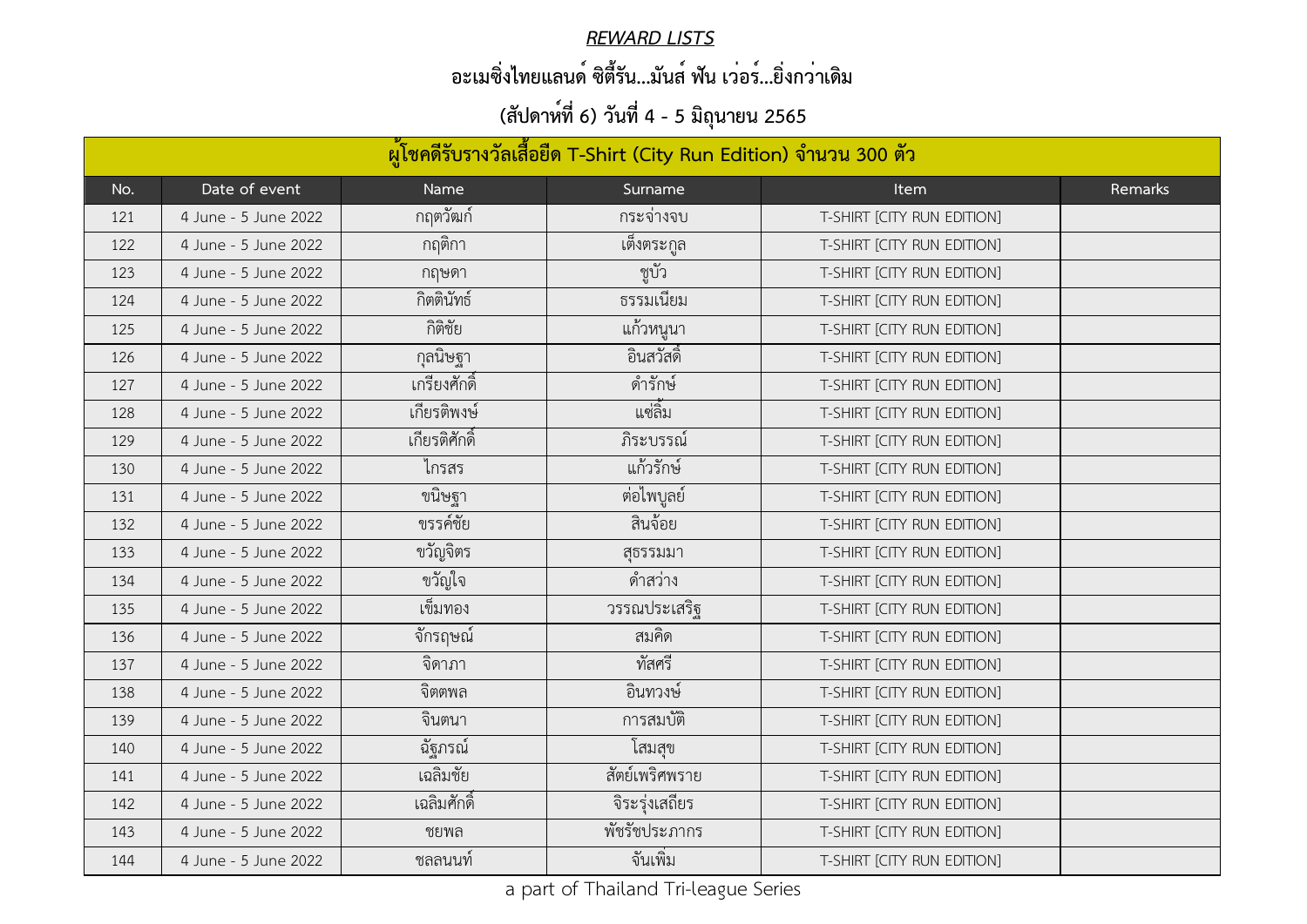#### *REWARD LISTS*

## **อะเมซิ่งไทยแลนด์ ซิตี้รัน...มันส์ ฟัน เว่อร์...ยิ่งกว่าเดิม**

| ผู้โชคดีรับรางวัลเสื้อยืด T-Shirt (City Run Edition) จำนวน 300 ตัว |                      |             |                           |                            |         |  |  |
|--------------------------------------------------------------------|----------------------|-------------|---------------------------|----------------------------|---------|--|--|
| No.                                                                | Date of event        | <b>Name</b> | Surname                   | <b>Item</b>                | Remarks |  |  |
| 145                                                                | 4 June - 5 June 2022 | ชลัยย์กรณ์  | พูลเพิ่ม                  | T-SHIRT [CITY RUN EDITION] |         |  |  |
| 146                                                                | 4 June - 5 June 2022 | ชัยกิตติ    | <u>้</u> บุญเอี่ยมสำอางค์ | T-SHIRT [CITY RUN EDITION] |         |  |  |
| 147                                                                | 4 June - 5 June 2022 | ชัยรัตน์    | ฤทธิ์ธงชัยเลิศ            | T-SHIRT [CITY RUN EDITION] |         |  |  |
| 148                                                                | 4 June - 5 June 2022 | ชัยรัตน์    | เกษมทวีทรัพย์             | T-SHIRT [CITY RUN EDITION] |         |  |  |
| 149                                                                | 4 June - 5 June 2022 | ชัยวุฒิ     | รุจิเจริญชัย              | T-SHIRT [CITY RUN EDITION] |         |  |  |
| 150                                                                | 4 June - 5 June 2022 | ชิษณกัญ     | ภรณ์ภูศรี                 | T-SHIRT [CITY RUN EDITION] |         |  |  |
| 151                                                                | 4 June - 5 June 2022 | ชุติมา      | เพียรเจริญทรัพย์          | T-SHIRT [CITY RUN EDITION] |         |  |  |
| 152                                                                | 4 June - 5 June 2022 | ฐิติ        | ปลังพงษ์พันธ์             | T-SHIRT [CITY RUN EDITION] |         |  |  |
| 153                                                                | 4 June - 5 June 2022 | ณัฏฐชัย     | แสงทอง                    | T-SHIRT [CITY RUN EDITION] |         |  |  |
| 154                                                                | 4 June - 5 June 2022 | ณัฐพนธ์     | จันทร์เขียว               | T-SHIRT [CITY RUN EDITION] |         |  |  |
| 155                                                                | 4 June - 5 June 2022 | ณัฐพล       | มาปะเม                    | T-SHIRT [CITY RUN EDITION] |         |  |  |
| 156                                                                | 4 June - 5 June 2022 | ณัฐพัชร์    | ปัญญาเปี่ยมศักดิ์         | T-SHIRT [CITY RUN EDITION] |         |  |  |
| 157                                                                | 4 June - 5 June 2022 | ดามร        | ิสถิตเมธากุล              | T-SHIRT [CITY RUN EDITION] |         |  |  |
| 158                                                                | 4 June - 5 June 2022 | ดำรงฤทธิ์   | ยินดีทรัพย์               | T-SHIRT [CITY RUN EDITION] |         |  |  |
| 159                                                                | 4 June - 5 June 2022 | เตชินม์     | บัวหลง                    | T-SHIRT [CITY RUN EDITION] |         |  |  |
| 160                                                                | 4 June - 5 June 2022 | ทรรศิตา     | กาลเทศ                    | T-SHIRT [CITY RUN EDITION] |         |  |  |
| 161                                                                | 4 June - 5 June 2022 | ทวี         | ทอดทิง                    | T-SHIRT [CITY RUN EDITION] |         |  |  |
| 162                                                                | 4 June - 5 June 2022 | ทวีทรัพย์   | อินต๊ะปัญญา               | T-SHIRT [CITY RUN EDITION] |         |  |  |
| 163                                                                | 4 June - 5 June 2022 | ทัปนีย์     | แสนวันนา                  | T-SHIRT [CITY RUN EDITION] |         |  |  |
| 164                                                                | 4 June - 5 June 2022 | ทัศน์พล     | จันทร์มาลา                | T-SHIRT [CITY RUN EDITION] |         |  |  |
| 165                                                                | 4 June - 5 June 2022 | ทัศนะ       | ้เพิ่มพัด                 | T-SHIRT [CITY RUN EDITION] |         |  |  |
| 166                                                                | 4 June - 5 June 2022 | ทัศนีย์     | หมั่นเทียม                | T-SHIRT [CITY RUN EDITION] |         |  |  |
| 167                                                                | 4 June - 5 June 2022 | ทัศภูมิ     | กันตึ๊บ                   | T-SHIRT [CITY RUN EDITION] |         |  |  |
| 168                                                                | 4 June - 5 June 2022 | ไทยินทร์    | ศรีมงคล                   | T-SHIRT [CITY RUN EDITION] |         |  |  |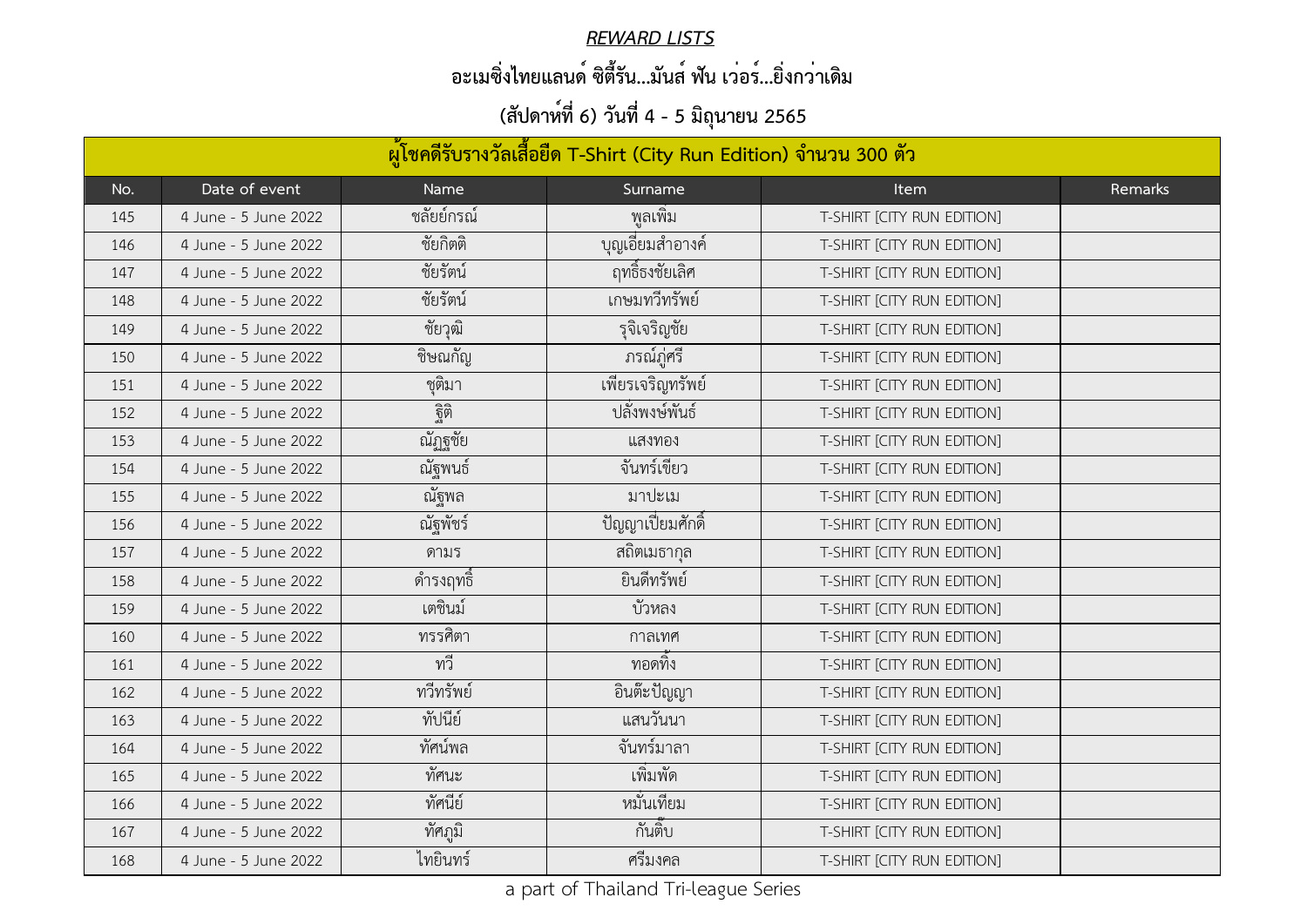#### *REWARD LISTS*

## **อะเมซิ่งไทยแลนด์ ซิตี้รัน...มันส์ ฟัน เว่อร์...ยิ่งกว่าเดิม**

| ้ผู้โชคดีรับรางวัลเสื้อยืด T-Shirt (City Run Edition) จำนวน 300 ตัว |                      |                |                 |                            |         |  |  |
|---------------------------------------------------------------------|----------------------|----------------|-----------------|----------------------------|---------|--|--|
| No.                                                                 | Date of event        | Name           | Surname         | Item                       | Remarks |  |  |
| 169                                                                 | 4 June - 5 June 2022 | ธกร            | เหมันต์         | T-SHIRT [CITY RUN EDITION] |         |  |  |
| 170                                                                 | 4 June - 5 June 2022 | ธนวัฒน์        | ระดับปัญญาวุฒิ  | T-SHIRT [CITY RUN EDITION] |         |  |  |
| 171                                                                 | 4 June - 5 June 2022 | ธนัช           | ด้วงพิบูลย์     | T-SHIRT [CITY RUN EDITION] |         |  |  |
| 172                                                                 | 4 June - 5 June 2022 | ธนาคาร         | ิละครแก้ว       | T-SHIRT [CITY RUN EDITION] |         |  |  |
| 173                                                                 | 4 June - 5 June 2022 | <u>ธนาภรณ์</u> | โกราษฎร์        | T-SHIRT [CITY RUN EDITION] |         |  |  |
| 174                                                                 | 4 June - 5 June 2022 | ธนินทร         | วรประดิษฐ์      | T-SHIRT [CITY RUN EDITION] |         |  |  |
| 175                                                                 | 4 June - 5 June 2022 | ธนิยา          | พลเพชร          | T-SHIRT [CITY RUN EDITION] |         |  |  |
| 176                                                                 | 4 June - 5 June 2022 | ธเนศ           | ้อรรถโสภณศักดิ์ | T-SHIRT [CITY RUN EDITION] |         |  |  |
| 177                                                                 | 4 June - 5 June 2022 | ธรรมรัตน์      | เสงียม          | T-SHIRT [CITY RUN EDITION] |         |  |  |
| 178                                                                 | 4 June - 5 June 2022 | ธวัชชัย        | จุลจงกล         | T-SHIRT [CITY RUN EDITION] |         |  |  |
| 179                                                                 | 4 June - 5 June 2022 | ธวัชชัย        | แสนดันใจ        | T-SHIRT [CITY RUN EDITION] |         |  |  |
| 180                                                                 | 4 June - 5 June 2022 | ธานี           | รัตนปรีชาชัย    | T-SHIRT [CITY RUN EDITION] |         |  |  |
| 181                                                                 | 4 June - 5 June 2022 | ธีร์วริทธิ์    | ดวงไชย          | T-SHIRT [CITY RUN EDITION] |         |  |  |
| 182                                                                 | 4 June - 5 June 2022 | ธีระพงษ์       | บัวแก้ว         | T-SHIRT [CITY RUN EDITION] |         |  |  |
| 183                                                                 | 4 June - 5 June 2022 | น.ต.ประสบโชค   | ดั้งพิมาย       | T-SHIRT [CITY RUN EDITION] |         |  |  |
| 184                                                                 | 4 June - 5 June 2022 | น.ส.จรรยารักษ์ | เสธิปา          | T-SHIRT [CITY RUN EDITION] |         |  |  |
| 185                                                                 | 4 June - 5 June 2022 | นภัสสรณ์       | มานพวิเศษเจริญ  | T-SHIRT [CITY RUN EDITION] |         |  |  |
| 186                                                                 | 4 June - 5 June 2022 | นฤมล           | พิมพ์สาร        | T-SHIRT [CITY RUN EDITION] |         |  |  |
| 187                                                                 | 4 June - 5 June 2022 | นฤมล           | เสียงสนัน       | T-SHIRT [CITY RUN EDITION] |         |  |  |
| 188                                                                 | 4 June - 5 June 2022 | นัยนา          | แสงประจง        | T-SHIRT [CITY RUN EDITION] |         |  |  |
| 189                                                                 | 4 June - 5 June 2022 | นางสาวโฉมฉาย   | วาสนรุ่งเรื่อง  | T-SHIRT [CITY RUN EDITION] |         |  |  |
| 190                                                                 | 4 June - 5 June 2022 | นายณัฐพงศ์     | โตอดิเทพย์      | T-SHIRT [CITY RUN EDITION] |         |  |  |
| 191                                                                 | 4 June - 5 June 2022 | นายธวัชชัย     | วรรณนรากุล      | T-SHIRT [CITY RUN EDITION] |         |  |  |
| 192                                                                 | 4 June - 5 June 2022 | นายประดิษฐ     | ล้อถิรธร        | T-SHIRT [CITY RUN EDITION] |         |  |  |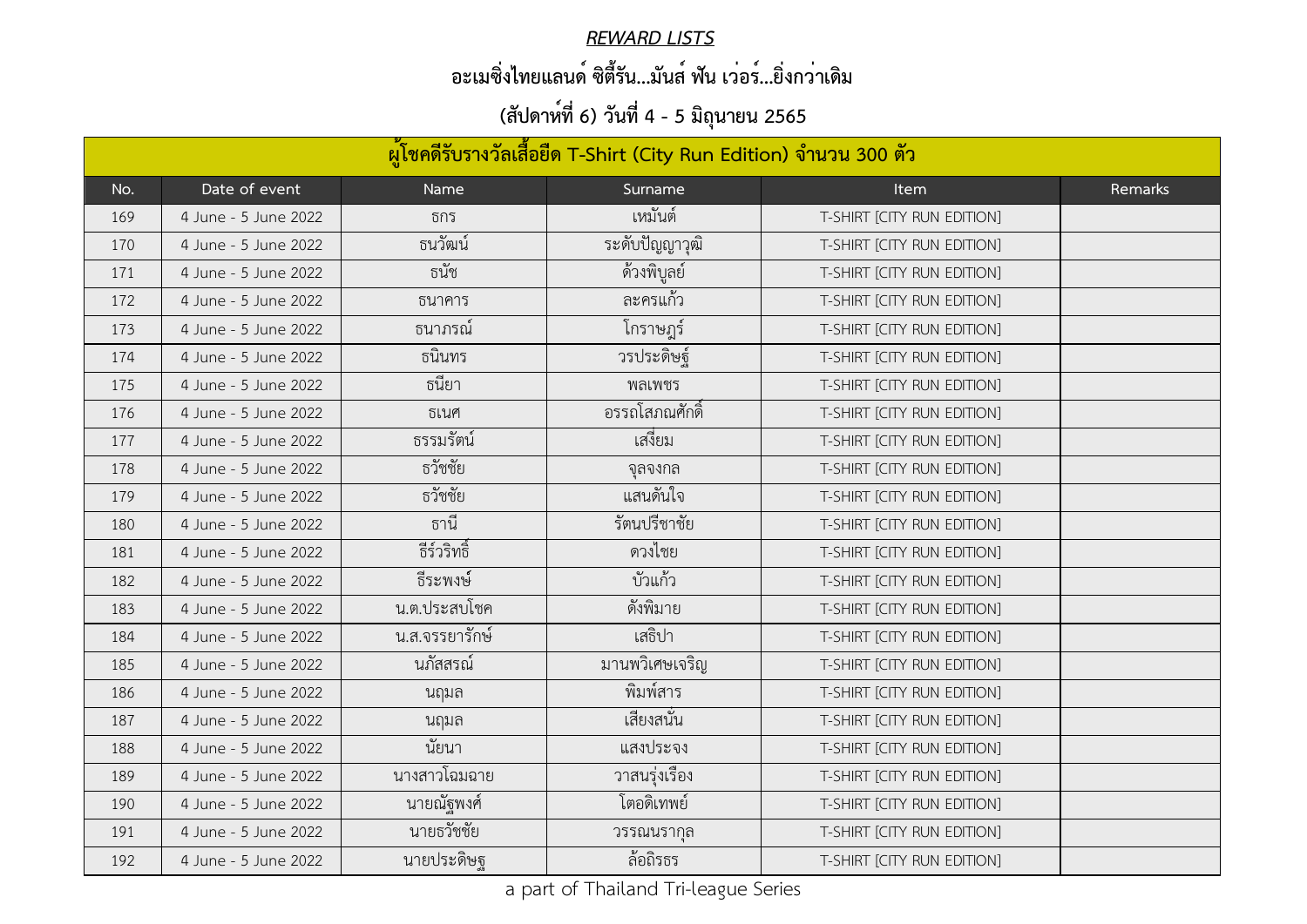#### *REWARD LISTS*

## **อะเมซิ่งไทยแลนด์ ซิตี้รัน...มันส์ ฟัน เว่อร์...ยิ่งกว่าเดิม**

| ้ผู้โชคดีรับรางวัลเสื้อยืด T-Shirt (City Run Edition) จำนวน 300 ตัว |                      |             |                 |                            |         |  |  |
|---------------------------------------------------------------------|----------------------|-------------|-----------------|----------------------------|---------|--|--|
| No.                                                                 | Date of event        | Name        | Surname         | <b>Item</b>                | Remarks |  |  |
| 193                                                                 | 4 June - 5 June 2022 | นายรัตนชัย  | อโณวรรณพันธ์    | T-SHIRT [CITY RUN EDITION] |         |  |  |
| 194                                                                 | 4 June - 5 June 2022 | นาวิน       | สุวัชรินทร      | T-SHIRT [CITY RUN EDITION] |         |  |  |
| 195                                                                 | 4 June - 5 June 2022 | นิชา        | ู บุญดีกุล<br>- | T-SHIRT [CITY RUN EDITION] |         |  |  |
| 196                                                                 | 4 June - 5 June 2022 | นุจรีย์     | ทองสุข          | T-SHIRT [CITY RUN EDITION] |         |  |  |
| 197                                                                 | 4 June - 5 June 2022 | บรรพต       | พิมขุนทด        | T-SHIRT [CITY RUN EDITION] |         |  |  |
| 198                                                                 | 4 June - 5 June 2022 | บรรพต       | โฆษิตชัยมงคล    | T-SHIRT [CITY RUN EDITION] |         |  |  |
| 199                                                                 | 4 June - 5 June 2022 | บัณฑิตย์    | มณีวงศ์วิจิตร   | T-SHIRT [CITY RUN EDITION] |         |  |  |
| 200                                                                 | 4 June - 5 June 2022 | บุญเลิศ     | ทับทิม          | T-SHIRT [CITY RUN EDITION] |         |  |  |
| 201                                                                 | 4 June - 5 June 2022 | บุญหลาย     | ุศรีกงพาน       | T-SHIRT [CITY RUN EDITION] |         |  |  |
| 202                                                                 | 4 June - 5 June 2022 | บษบา        | งานเพียรเลิศ    | T-SHIRT [CITY RUN EDITION] |         |  |  |
| 203                                                                 | 4 June - 5 June 2022 | เบญจวรรณ    | รักศิลธรรม      | T-SHIRT [CITY RUN EDITION] |         |  |  |
| 204                                                                 | 4 June - 5 June 2022 | ปฐวี        | แสนคำวงค์       | T-SHIRT [CITY RUN EDITION] |         |  |  |
| 205                                                                 | 4 June - 5 June 2022 | ประทุมมาลย์ | อินประสิทธิ์    | T-SHIRT [CITY RUN EDITION] |         |  |  |
| 206                                                                 | 4 June - 5 June 2022 | ประเสริฐ    | กลินฟัก         | T-SHIRT [CITY RUN EDITION] |         |  |  |
| 207                                                                 | 4 June - 5 June 2022 | ปราณี       | ศรีสะอาด        | T-SHIRT [CITY RUN EDITION] |         |  |  |
| 208                                                                 | 4 June - 5 June 2022 | ปริทัศน์    | การุณยขันธ์     | T-SHIRT [CITY RUN EDITION] |         |  |  |
| 209                                                                 | 4 June - 5 June 2022 | ปัญญพนต์    | เสือใว          | T-SHIRT [CITY RUN EDITION] |         |  |  |
| 210                                                                 | 4 June - 5 June 2022 | ปัญญา       | บัวขำ           | T-SHIRT [CITY RUN EDITION] |         |  |  |
| 211                                                                 | 4 June - 5 June 2022 | ปิยะ        | หาสวนขวัญ       | T-SHIRT [CITY RUN EDITION] |         |  |  |
| 212                                                                 | 4 June - 5 June 2022 | เปรมา       | สิริเกษมสุข     | T-SHIRT [CITY RUN EDITION] |         |  |  |
| 213                                                                 | 4 June - 5 June 2022 | ผกาทิพย์    | บำรุงชีพ        | T-SHIRT [CITY RUN EDITION] |         |  |  |
| 214                                                                 | 4 June - 5 June 2022 | พนิดา       | กลแพทย์         | T-SHIRT [CITY RUN EDITION] |         |  |  |
| 215                                                                 | 4 June - 5 June 2022 | พรทิพย์     | วิชาพร          | T-SHIRT [CITY RUN EDITION] |         |  |  |
| 216                                                                 | 4 June - 5 June 2022 | พรพิมล      | กระแสร์ลม       | T-SHIRT [CITY RUN EDITION] |         |  |  |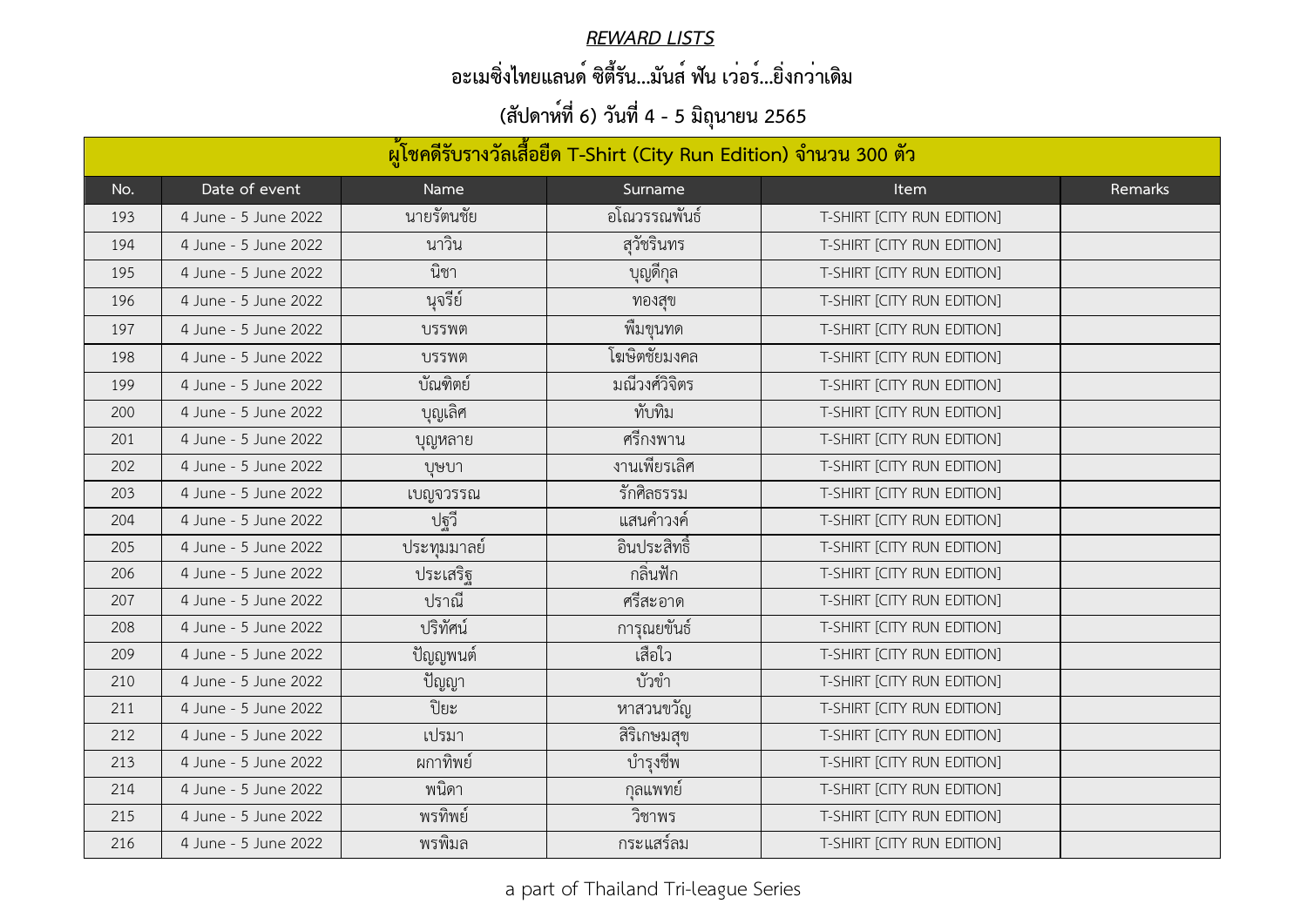#### *REWARD LISTS*

## **อะเมซิ่งไทยแลนด์ ซิตี้รัน...มันส์ ฟัน เว่อร์...ยิ่งกว่าเดิม**

| ้ผู้โชคดีรับรางวัลเสื้อยืด T-Shirt (City Run Edition) จำนวน 300 ตัว |                      |           |                 |                            |         |  |  |
|---------------------------------------------------------------------|----------------------|-----------|-----------------|----------------------------|---------|--|--|
| No.                                                                 | Date of event        | Name      | Surname         | <b>Item</b>                | Remarks |  |  |
| 217                                                                 | 4 June - 5 June 2022 | พลพิพัฒน์ | อินต๊ะธานี      | T-SHIRT [CITY RUN EDITION] |         |  |  |
| 218                                                                 | 4 June - 5 June 2022 | พลวิตร    | วสธาร           | T-SHIRT [CITY RUN EDITION] |         |  |  |
| 219                                                                 | 4 June - 5 June 2022 | พัชรดนัย  | วัฒนกุลจรัส     | T-SHIRT [CITY RUN EDITION] |         |  |  |
| 220                                                                 | 4 June - 5 June 2022 | พนธกานต์  | แสงดิ           | T-SHIRT [CITY RUN EDITION] |         |  |  |
| 221                                                                 | 4 June - 5 June 2022 | พิทยุตมํ  | พัฒนภิรมย์      | T-SHIRT [CITY RUN EDITION] |         |  |  |
| 222                                                                 | 4 June - 5 June 2022 | พิมพ์พิศา | นาเหนือ         | T-SHIRT [CITY RUN EDITION] |         |  |  |
| 223                                                                 | 4 June - 5 June 2022 | ไพรสันต์  | เตาทอง          | T-SHIRT [CITY RUN EDITION] |         |  |  |
| 224                                                                 | 4 June - 5 June 2022 | ไพศาล     | แซมช้อย         | T-SHIRT [CITY RUN EDITION] |         |  |  |
| 225                                                                 | 4 June - 5 June 2022 | ุ ภาวด์   | จันทร์แก้ว      | T-SHIRT [CITY RUN EDITION] |         |  |  |
| 226                                                                 | 4 June - 5 June 2022 | ภาวิช     | เอียมวชิรกุล    | T-SHIRT [CITY RUN EDITION] |         |  |  |
| 227                                                                 | 4 June - 5 June 2022 | ภาสกร     | บวรผดุงกิตติ    | T-SHIRT [CITY RUN EDITION] |         |  |  |
| 228                                                                 | 4 June - 5 June 2022 | มนตรี     | นุมนวล          | T-SHIRT [CITY RUN EDITION] |         |  |  |
| 229                                                                 | 4 June - 5 June 2022 | มนตรี     | สมานวงศ์สถิตย์  | T-SHIRT [CITY RUN EDITION] |         |  |  |
| 230                                                                 | 4 June - 5 June 2022 | มนตรี     | ึกุลสุวรรณ์     | T-SHIRT [CITY RUN EDITION] |         |  |  |
| 231                                                                 | 4 June - 5 June 2022 | มนัส      | สันดำ           | T-SHIRT [CITY RUN EDITION] |         |  |  |
| 232                                                                 | 4 June - 5 June 2022 | มนัสนันท์ | อินวัฒนา        | T-SHIRT [CITY RUN EDITION] |         |  |  |
| 233                                                                 | 4 June - 5 June 2022 | ้มลรัตน์  | ศรีชาติ         | T-SHIRT [CITY RUN EDITION] |         |  |  |
| 234                                                                 | 4 June - 5 June 2022 | ยรรยง     | ์ธิติเชษฐตระกูล | T-SHIRT [CITY RUN EDITION] |         |  |  |
| 235                                                                 | 4 June - 5 June 2022 | ยุทธนา    | ไชยคราม         | T-SHIRT [CITY RUN EDITION] |         |  |  |
| 236                                                                 | 4 June - 5 June 2022 | ยุทธนา    | อุตธูร          | T-SHIRT [CITY RUN EDITION] |         |  |  |
| 237                                                                 | 4 June - 5 June 2022 | ยุทธพงศ์  | ไอจ๋าง          | T-SHIRT [CITY RUN EDITION] |         |  |  |
| 238                                                                 | 4 June - 5 June 2022 | รวิกานต์  | ทับทิม          | T-SHIRT [CITY RUN EDITION] |         |  |  |
| 239                                                                 | 4 June - 5 June 2022 | รังสิมา   | เดชกำแหง        | T-SHIRT [CITY RUN EDITION] |         |  |  |
| 240                                                                 | 4 June - 5 June 2022 | เรวดี     | พรหมบุตร        | T-SHIRT [CITY RUN EDITION] |         |  |  |
| 241                                                                 | 4 June - 5 June 2022 | ฤทธิพงษ์  | ู บุญดีกุล<br>- | T-SHIRT [CITY RUN EDITION] |         |  |  |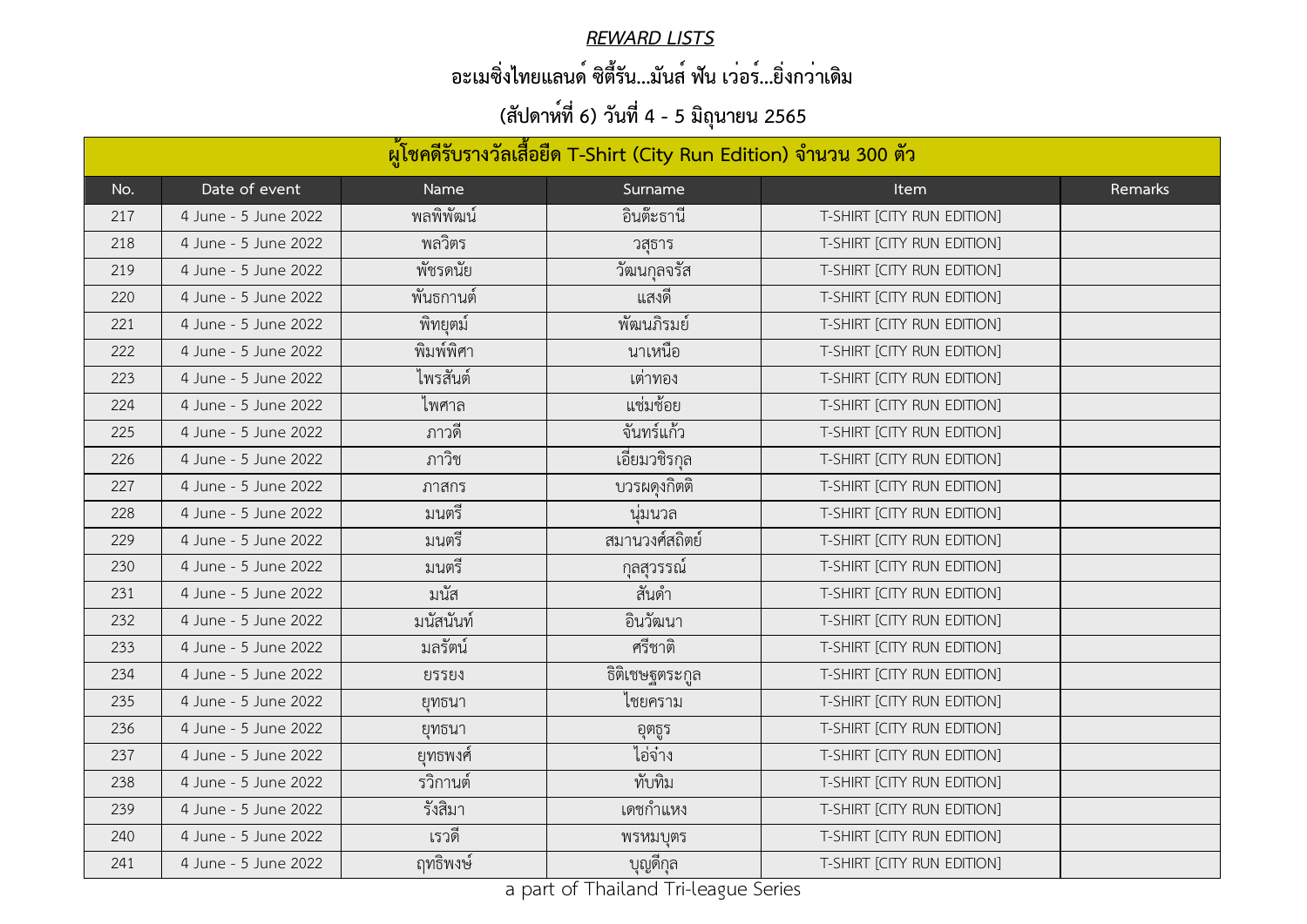#### *REWARD LISTS*

## **อะเมซิ่งไทยแลนด์ ซิตี้รัน...มันส์ ฟัน เว่อร์...ยิ่งกว่าเดิม**

| ้ผู้โชคดีรับรางวัลเสื้อยืด T-Shirt (City Run Edition) จำนวน 300 ตัว |                      |                 |                                              |                            |         |  |  |
|---------------------------------------------------------------------|----------------------|-----------------|----------------------------------------------|----------------------------|---------|--|--|
| No.                                                                 | Date of event        | Name            | Surname                                      | <b>Item</b>                | Remarks |  |  |
| 242                                                                 | 4 June - 5 June 2022 | ฤทัย            | เทียนทองดี                                   | T-SHIRT [CITY RUN EDITION] |         |  |  |
| 243                                                                 | 4 June - 5 June 2022 | ลิขิจ           | ผมพันธ์                                      | T-SHIRT [CITY RUN EDITION] |         |  |  |
| 244                                                                 | 4 June - 5 June 2022 | วรเชษฐ์         | ิสามารถ                                      | T-SHIRT [CITY RUN EDITION] |         |  |  |
| 245                                                                 | 4 June - 5 June 2022 | วรพล            | จิรโสภณ                                      | T-SHIRT [CITY RUN EDITION] |         |  |  |
| 246                                                                 | 4 June - 5 June 2022 | วรยศ            | ์ศิริมิตรตระกูล                              | T-SHIRT [CITY RUN EDITION] |         |  |  |
| 247                                                                 | 4 June - 5 June 2022 | วรรนกร          | จันทรอุบล                                    | T-SHIRT [CITY RUN EDITION] |         |  |  |
| 248                                                                 | 4 June - 5 June 2022 | วรางคณา         | ถาวรเกรียงไกร                                | T-SHIRT [CITY RUN EDITION] |         |  |  |
| 249                                                                 | 4 June - 5 June 2022 | วัชรา           | ทั่วด้าว                                     | T-SHIRT [CITY RUN EDITION] |         |  |  |
| 250                                                                 | 4 June - 5 June 2022 | วัฒนี           | จันทร์ดุก                                    | T-SHIRT [CITY RUN EDITION] |         |  |  |
| 251                                                                 | 4 June - 5 June 2022 | วัณโชติ         | ้เลิศล้ำสกุล                                 | T-SHIRT [CITY RUN EDITION] |         |  |  |
| 252                                                                 | 4 June - 5 June 2022 | วันดี           | ้วงษ์ตั้งมัน                                 | T-SHIRT [CITY RUN EDITION] |         |  |  |
| 253                                                                 | 4 June - 5 June 2022 | วันทนีย์        | เสงียมพรพาณิชย์                              | T-SHIRT [CITY RUN EDITION] |         |  |  |
| 254                                                                 | 4 June - 5 June 2022 | วาทิร.ต.พงศ้อมร | ผิดชอบ                                       | T-SHIRT [CITY RUN EDITION] |         |  |  |
| 255                                                                 | 4 June - 5 June 2022 | วิชญะ           | โพธิ์วัฒนะชัย                                | T-SHIRT [CITY RUN EDITION] |         |  |  |
| 256                                                                 | 4 June - 5 June 2022 | วิเตชา          | วรภัทรากุล                                   | T-SHIRT [CITY RUN EDITION] |         |  |  |
| 257                                                                 | 4 June - 5 June 2022 | วิทยา           | จรุงสุจริตกุล<br>$\mathbf{y}$ , $\mathbf{y}$ | T-SHIRT [CITY RUN EDITION] |         |  |  |
| 258                                                                 | 4 June - 5 June 2022 | วิรัตน์         | แก้วยะลุน                                    | T-SHIRT [CITY RUN EDITION] |         |  |  |
| 259                                                                 | 4 June - 5 June 2022 | วิลาสินี        | บุญเรื่อง                                    | T-SHIRT [CITY RUN EDITION] |         |  |  |
| 260                                                                 | 4 June - 5 June 2022 | วิตา            | วุฒิวัฒนากุล                                 | T-SHIRT [CITY RUN EDITION] |         |  |  |
| 261                                                                 | 4 June - 5 June 2022 | ศมภู            | ทับเอี่ยม                                    | T-SHIRT [CITY RUN EDITION] |         |  |  |
| 262                                                                 | 4 June - 5 June 2022 | ศิรธร           | ลองพิชัย                                     | T-SHIRT [CITY RUN EDITION] |         |  |  |
| 263                                                                 | 4 June - 5 June 2022 | ศิริขวัญ        | แววประเสริฐ                                  | T-SHIRT [CITY RUN EDITION] |         |  |  |
| 264                                                                 | 4 June - 5 June 2022 | ศุภชัย          | ศรีมาลา                                      | T-SHIRT [CITY RUN EDITION] |         |  |  |
| 265                                                                 | 4 June - 5 June 2022 | เศรษฐวัฒน์      | ตกูลภักดีชุมพล                               | T-SHIRT [CITY RUN EDITION] |         |  |  |
| 266                                                                 | 4 June - 5 June 2022 | สมชาย           | ซอนลิ                                        | T-SHIRT [CITY RUN EDITION] |         |  |  |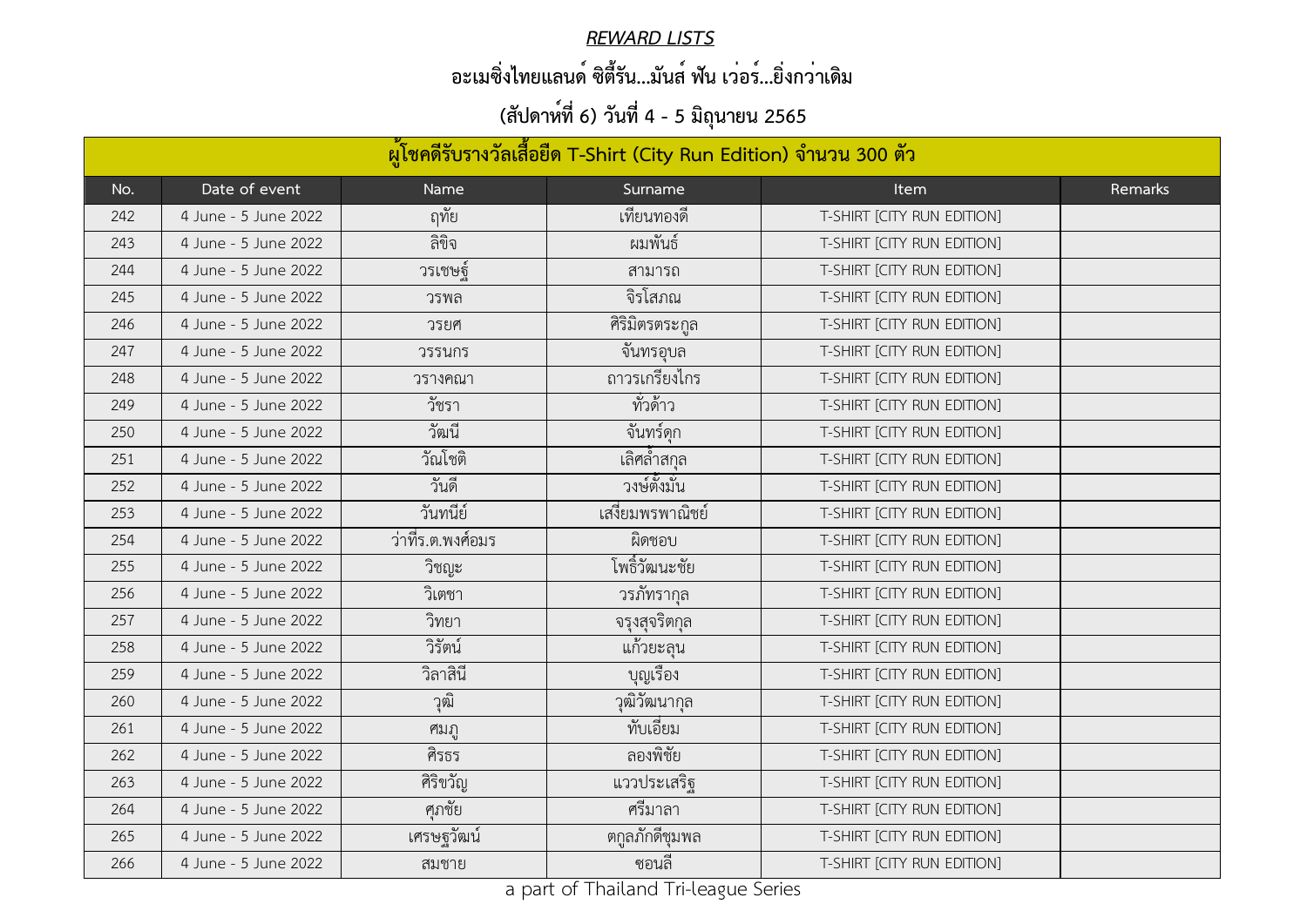#### *REWARD LISTS*

## **อะเมซิ่งไทยแลนด์ ซิตี้รัน...มันส์ ฟัน เว่อร์...ยิ่งกว่าเดิม**

| ้ผู้โชคดีรับรางวัลเสื้อยืด T-Shirt (City Run Edition) จำนวน 300 ตัว |                      |           |                 |                            |         |  |  |
|---------------------------------------------------------------------|----------------------|-----------|-----------------|----------------------------|---------|--|--|
| No.                                                                 | Date of event        | Name      | Surname         | Item                       | Remarks |  |  |
| 267                                                                 | 4 June - 5 June 2022 | สมนึก     | สรรเจริญเผ่าไทย | T-SHIRT [CITY RUN EDITION] |         |  |  |
| 268                                                                 | 4 June - 5 June 2022 | สมศักดิ์  | รักไทย          | T-SHIRT [CITY RUN EDITION] |         |  |  |
| 269                                                                 | 4 June - 5 June 2022 | สรวิชญ์   | กล้าแสง         | T-SHIRT [CITY RUN EDITION] |         |  |  |
| 270                                                                 | 4 June - 5 June 2022 | สะพรัง    | โวหารดี         | T-SHIRT [CITY RUN EDITION] |         |  |  |
| 271                                                                 | 4 June - 5 June 2022 | สัญชัย    | แจ่มชุมศิลป์    | T-SHIRT [CITY RUN EDITION] |         |  |  |
| 272                                                                 | 4 June - 5 June 2022 | สันต์     | กระแสคุปต์      | T-SHIRT [CITY RUN EDITION] |         |  |  |
| 273                                                                 | 4 June - 5 June 2022 | สาธวี     | ิตายมนต์        | T-SHIRT [CITY RUN EDITION] |         |  |  |
| 274                                                                 | 4 June - 5 June 2022 | สายัณห์   | กลิ่นโลกัย      | T-SHIRT [CITY RUN EDITION] |         |  |  |
| 275                                                                 | 4 June - 5 June 2022 | สีหราช    | ไชยกำเนิด       | T-SHIRT [CITY RUN EDITION] |         |  |  |
| 276                                                                 | 4 June - 5 June 2022 | สุขสันต์  | สำราญจิตต์      | T-SHIRT [CITY RUN EDITION] |         |  |  |
| 277                                                                 | 4 June - 5 June 2022 | สุขสันต์  | มีสี            | T-SHIRT [CITY RUN EDITION] |         |  |  |
| 278                                                                 | 4 June - 5 June 2022 | ิสฺชาติ   | เด่นพาณิชย์การ  | T-SHIRT [CITY RUN EDITION] |         |  |  |
| 279                                                                 | 4 June - 5 June 2022 | ิสุภัคชญา | ้เบิกบาน        | T-SHIRT [CITY RUN EDITION] |         |  |  |
| 280                                                                 | 4 June - 5 June 2022 | สุรชัย    | คงธนบริพันธ์    | T-SHIRT [CITY RUN EDITION] |         |  |  |
| 281                                                                 | 4 June - 5 June 2022 | สุวิท     | เชียรแก้ว       | T-SHIRT [CITY RUN EDITION] |         |  |  |
| 282                                                                 | 4 June - 5 June 2022 | อดิศร     | เอียมศิริ       | T-SHIRT [CITY RUN EDITION] |         |  |  |
| 283                                                                 | 4 June - 5 June 2022 | ้อนันต์   | ึการกล้า        | T-SHIRT [CITY RUN EDITION] |         |  |  |
| 284                                                                 | 4 June - 5 June 2022 | อนุวรรธน์ | สั้นติวัฒนธรรม  | T-SHIRT [CITY RUN EDITION] |         |  |  |
| 285                                                                 | 4 June - 5 June 2022 | อนุวัฒน์  | มีเค้า          | T-SHIRT [CITY RUN EDITION] |         |  |  |
| 286                                                                 | 4 June - 5 June 2022 | อภิชญา    | ฤทธิโชติ        | T-SHIRT [CITY RUN EDITION] |         |  |  |
| 287                                                                 | 4 June - 5 June 2022 | ื้อภิญญา  | สุขาทิพย์       | T-SHIRT [CITY RUN EDITION] |         |  |  |
| 288                                                                 | 4 June - 5 June 2022 | อมรรัตน์  | พิจารณาธรรม     | T-SHIRT [CITY RUN EDITION] |         |  |  |
| 289                                                                 | 4 June - 5 June 2022 | อรชิสา    | อิทธิชูโชติ     | T-SHIRT [CITY RUN EDITION] |         |  |  |
| 290                                                                 | 4 June - 5 June 2022 | อรรถกร    | สนิทประโคน      | T-SHIRT [CITY RUN EDITION] |         |  |  |
| 291                                                                 | 4 June - 5 June 2022 | อรวรรณ    | สุวรรณทวิ       | T-SHIRT [CITY RUN EDITION] |         |  |  |